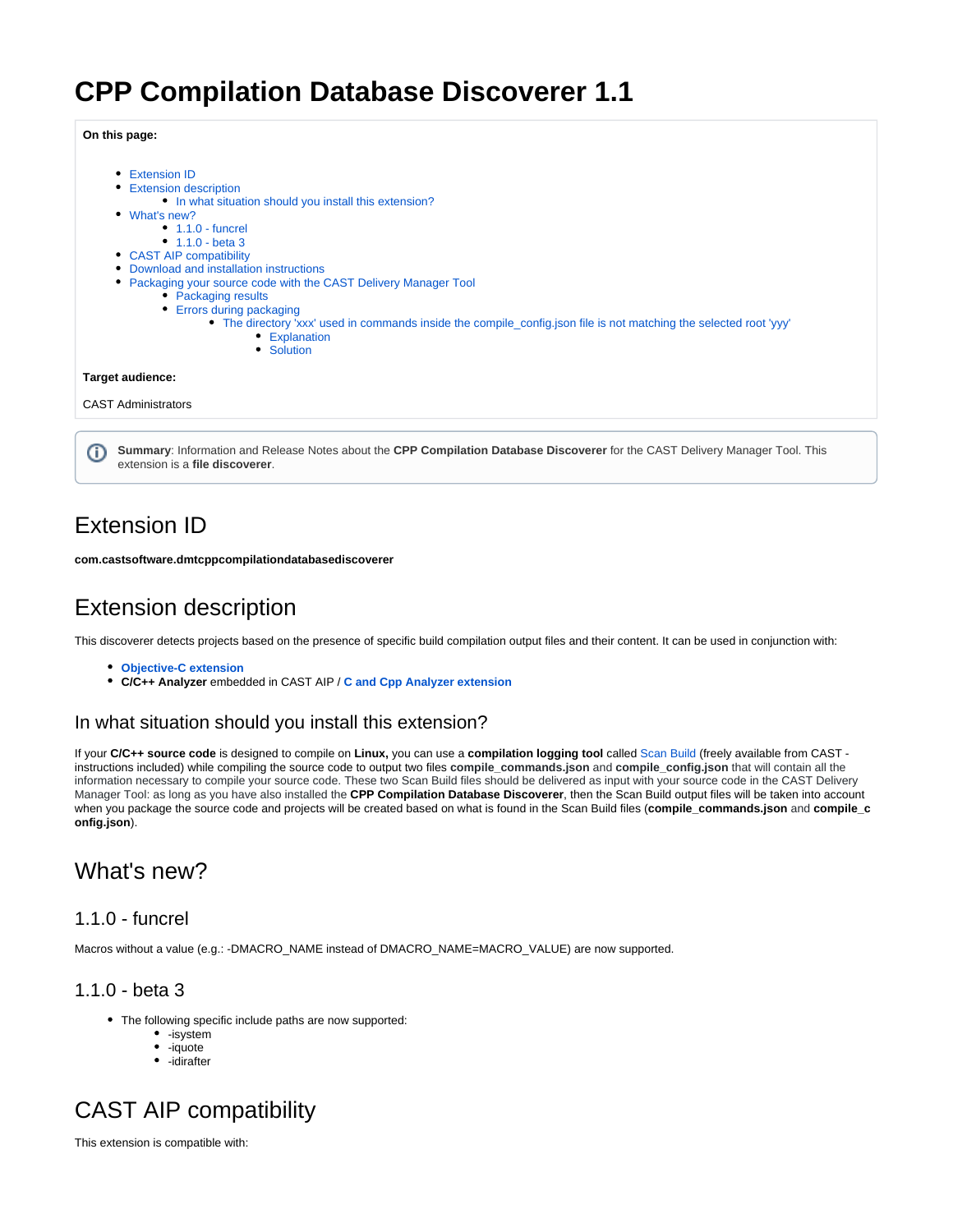| <b>CAST AIP release</b> | <b>Supported</b>      |
|-------------------------|-----------------------|
| 8.3.x                   | $\bm{\sigma}$         |
| 8.2.x                   | $\boldsymbol{\sigma}$ |
| 8.1.x                   | ☎                     |
| 8.0.x                   | ☎                     |
| 7.3.x                   | $\mathbf x$           |

# <span id="page-1-0"></span>Download and installation instructions

Please see:

- [Download an extension](https://doc.castsoftware.com/display/EXTEND/Download+an+extension)
- [Install an extension](https://doc.castsoftware.com/display/EXTEND/Install+an+extension)

| т | • This extension contains a File discoverer and you should take note of the specific instructions in the installation quide that explains<br>how to package your source code with the CAST Delivery Manager Tool when you have an existing Version.<br>• The latest release status of this extension can be seen when downloading it from the CAST Extend server. |
|---|-------------------------------------------------------------------------------------------------------------------------------------------------------------------------------------------------------------------------------------------------------------------------------------------------------------------------------------------------------------------|

# <span id="page-1-1"></span>Packaging your source code with the CAST Delivery Manager Tool

When you use the CAST Delivery Manager Tool to package the source code, please ensure that you tick the following option in the CAST Delivery Manager Tool to activate the extension: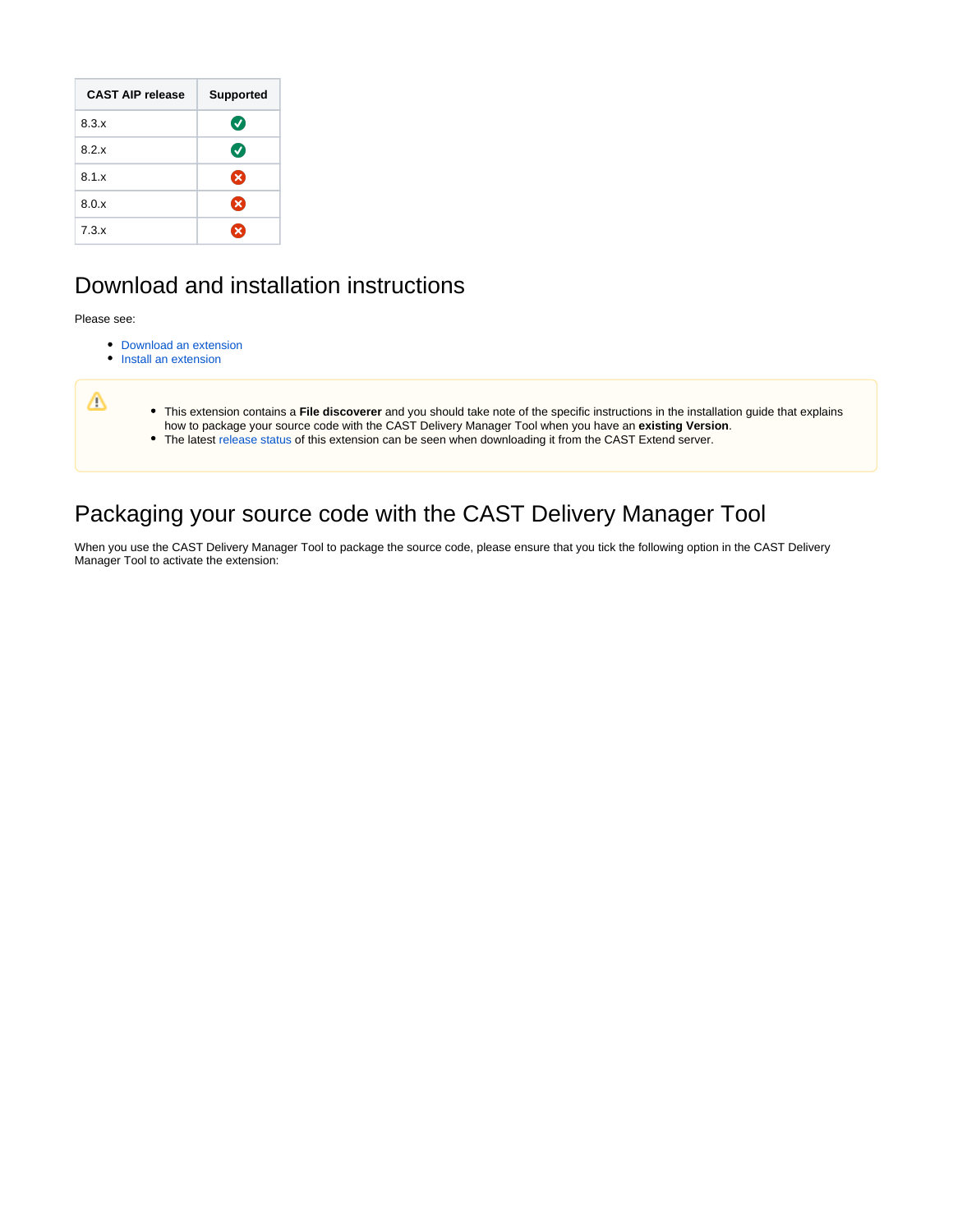| • Package configuration<br>Package content<br>Φ                                                                                  |  |  |  |  |  |
|----------------------------------------------------------------------------------------------------------------------------------|--|--|--|--|--|
| This tab allows you to define what source code will be extracted                                                                 |  |  |  |  |  |
| Where is your source code?                                                                                                       |  |  |  |  |  |
| Is the source code deployed in a specific folder in the deve                                                                     |  |  |  |  |  |
| Which project should we take into account for the analysis                                                                       |  |  |  |  |  |
| In this configuration section, you can filter the list of projects t<br>By default all projects found are included.              |  |  |  |  |  |
| Fype of projects to discover in the package                                                                                      |  |  |  |  |  |
| Specify the project types that the CAST Delivery Manager Too<br>This is particularly useful for situations where your Source Co. |  |  |  |  |  |
| ♦ Project types discovered                                                                                                       |  |  |  |  |  |
| Power Builder project                                                                                                            |  |  |  |  |  |
| Eclipse no nature project                                                                                                        |  |  |  |  |  |
| Visual Basic.NET project                                                                                                         |  |  |  |  |  |
| Visual C# project                                                                                                                |  |  |  |  |  |
| ASP.Net Web Site                                                                                                                 |  |  |  |  |  |
| Visual Basic 6 project                                                                                                           |  |  |  |  |  |
| V ASP                                                                                                                            |  |  |  |  |  |
| C/C++ Compilation Database project                                                                                               |  |  |  |  |  |
| Visual C++2010-2012 project                                                                                                      |  |  |  |  |  |
| $\triangledown$ Visual C + + 2002-2008 project                                                                                   |  |  |  |  |  |
| <b>V</b> SHELL                                                                                                                   |  |  |  |  |  |
| SAP project                                                                                                                      |  |  |  |  |  |
| Maven Java project                                                                                                               |  |  |  |  |  |
| Eclipse Java project                                                                                                             |  |  |  |  |  |
| V Web JSP                                                                                                                        |  |  |  |  |  |
| Mainframe project                                                                                                                |  |  |  |  |  |
|                                                                                                                                  |  |  |  |  |  |

- this option will be **disabled** (unticked) in all pre-existing packages you need to check it before starting the packaging process otherwise it will be ignored.
- for new packages created after the extension's installation, the option will be **enabled** by default

## <span id="page-2-0"></span>Packaging results

The use of the discoverer will not result in a specific **CPP Compilation Database Discoverer** "project" - instead, based on what has been delivered in the [Scan Build](https://github.com/CAST-projects/scan-build/) tool output files, projects may be identified (such as Visual Studio projects), or may not, in which case you will need to manually create an Analysis Unit for your analysis requirements.

<sup>(</sup>i) Note that: